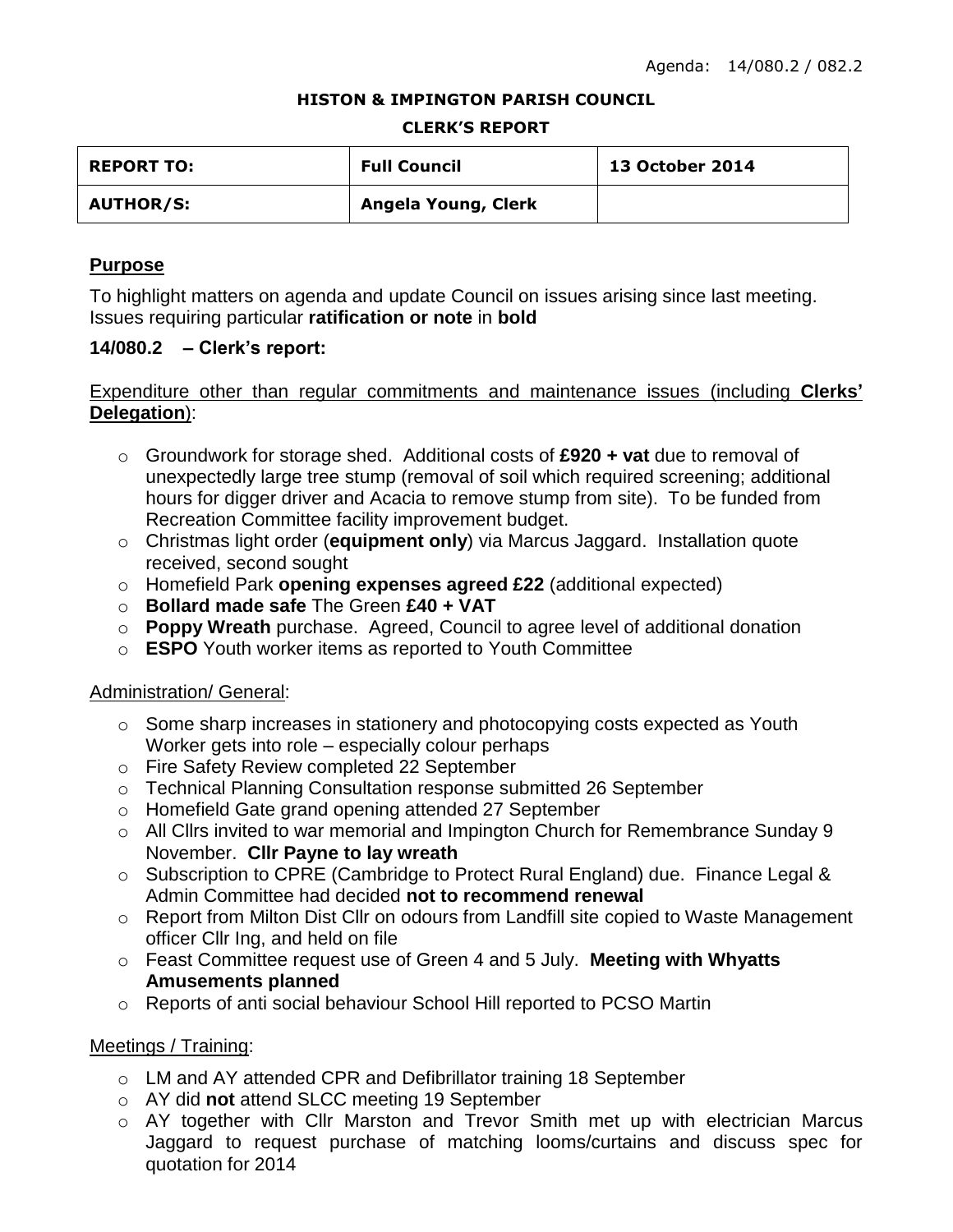- o Met with Cllrs Marston, Legge and Cty Cllr Mason re crossing at Green 29 September
- o Mobile Warden scheme meeting held 8 October Warden's report since received
- o Cllr Payne attended SCDC meeting 8 October covering: Affordable Homes, Flooding, Precept. Report provided, official minutes awaited
- o Police Panel at Orchard Park held 15 October
- o Mobile Police Surgery at Tesco 17 October
- o Cllrs Payne and Davies attending South Cambs PC Conference and Funding Fair 28 October, Cambourne
- o CAPALC: AGM 20 November: Query over whether PC should become a Larger Councils member, with direct access to NALC for legal queries; Notification of new Quality Parish Council launch coming soon, for general release January 2015; **Training courses for new councillors available** 4, 11 and 18 November at Hemingford Abbotts. Chairmanship training offered 12 and 26 November. Contact the clerk if interested in any of these courses

# Staff matters and holiday/TOIL dates:

- o AY now routinely takes Wednesday as day off. LM continues to take Fridays. Both are subject to change if diary/workload dictates
- o No staff leave planned
- o **Please let Clerk know your holiday dates** as this aids arrangements in the Council diary.

Author: Angela Young October 2014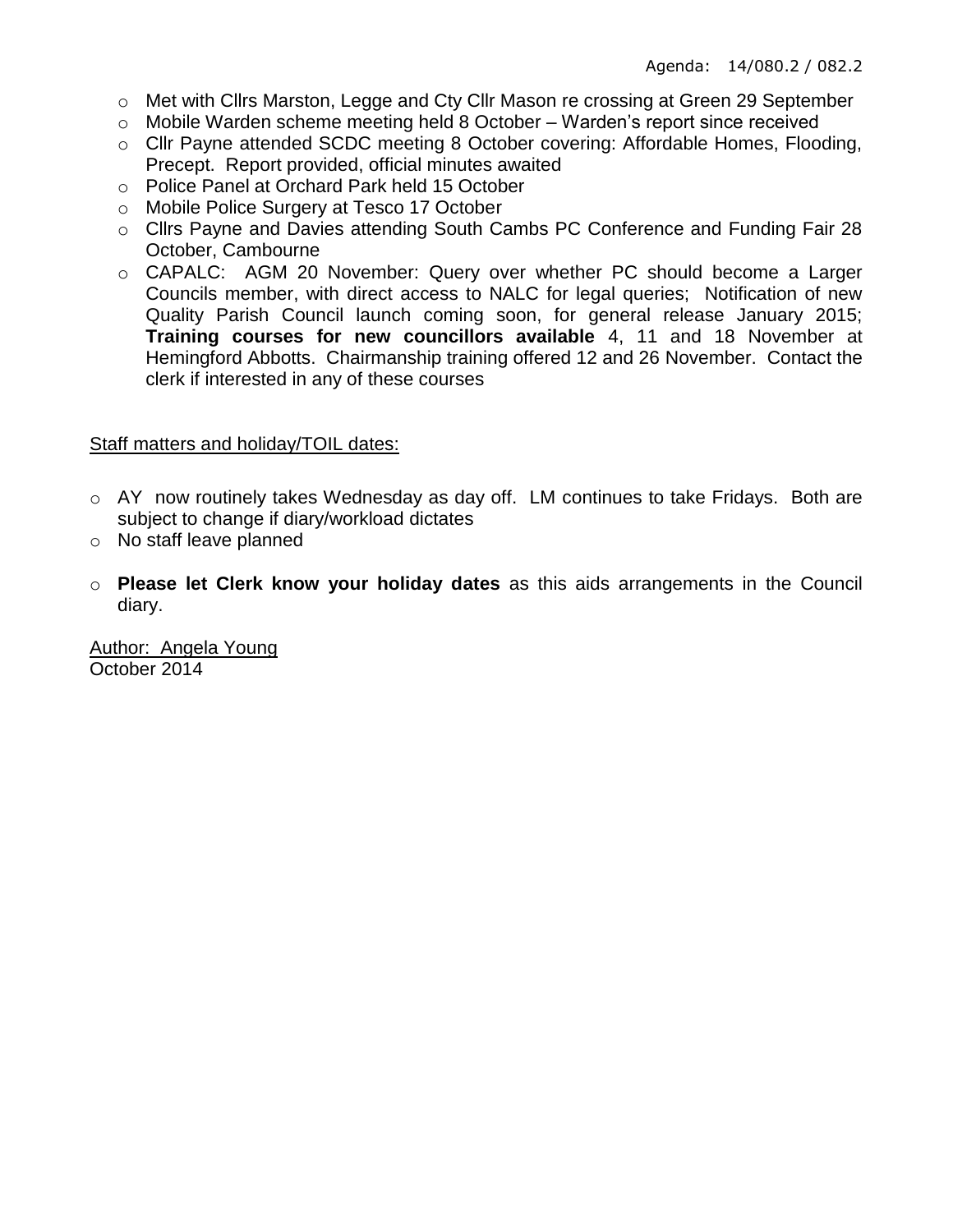### **HISTON & IMPINGTON PARISH COUNCIL**

#### **FINANCE REPORT**

| <b>REPORT TO:</b> | <b>Full Council</b>                   | September 2014 |
|-------------------|---------------------------------------|----------------|
| <b>AUTHOR/S:</b>  | Lynda Marsh, Office<br><b>Manager</b> |                |

# **Purpose**

To list accounts paid by delegated approval, and payment of outstanding accounts.

o Accounts paid by delegated approval – to note only 082.1

| M6 Administration - wages, NI and Pension £9,826.34                        |           |
|----------------------------------------------------------------------------|-----------|
| M6 Rec Groundsman expenses £25.53                                          | £25.53    |
| <b>Timbergarden</b> Storage shed $£2,337.00 + \text{vat } £467.40$         | £2,804.00 |
| Borley Brothers car park barrier £1,283.00 + vat £256.60                   | £1,539.60 |
| Fleet (Line Markers) Ltd white liner £215.86 + vat £43.17                  | £259.03   |
| Rigby Taylor seed & fertilisers £345.20 + vat £69.04                       | £414.24   |
| BT (DDR) office phone and broadband $£263.57 + \text{vat } £52.71$         | £316.28   |
| <b>Siemens Financial Services (DDR) copier rental £176.85 + vat £35.37</b> | £212.22   |
| <b>London Fuel (DDR) unleaded fuel £17.30 + vat £3.46</b>                  | £20.76    |
| British Gas (DDR) electricity account £2,403.26 + vat £480.65              | £2,883.91 |
| E-oN (DDR) feeder pillar $£7.11 + \text{vat } £0.36$                       | £7.47     |
| Barclaycard (DDR) Laptop £399.98 + vat £79.99                              | £479.97   |

# o Accounts for approval, 082.2:

| <b>Illiffe Print</b> newsletter £507.00 N.B. £70 contribution rec'd Friends H&IR        | £507.00   |
|-----------------------------------------------------------------------------------------|-----------|
| Acacia Tree Surgery removal tree stump at rec £200.00 + vat £40.00                      | £240.00   |
| Webster Construction replace drain channel in car park £275.00 + vat £55.00             |           |
|                                                                                         | £330.00   |
| <b>Steve Wallis Youth film project £400.00</b>                                          | £400.00   |
| Roger Hovells office and bus shelter cleaning £92.50                                    | £92.50    |
| PKF Littlejohn annual audit fee £1,300.00 + vat £260.00                                 | £1,560.00 |
| Site & Maintenance fit plate over damaged drain channel (emergency)                     |           |
| £45.00 + vat £9.00                                                                      | £54.00    |
| Site & Maintenance weld towable rake £50.00 + vat £10.00                                | £60.00    |
| CSA wash room supplies $£76.09 + \text{vat } £15.22$                                    | £91.31    |
| HC Courts Rejuvinate MUGA, clean hard tennis court £2,050.00 + vat £410.00              |           |
|                                                                                         | £2,460.00 |
| <b>PRS</b> annual licence $£305.76 + \text{vat £61.15}$                                 | £366.91   |
| A J Young expenses – flowers for H/Park gate opening £22.00                             | £22.00    |
| Copy IT Solutions copier reading £40.70 + vat £8.14                                     | £48.84    |
| P A Collacott replace PIR detector in female officials room £106.92 + vat £21.38        |           |
|                                                                                         | £128.30   |
| Site & Maintenance base for storage shed inc. additional costs $£3,740.00 + \text{vat}$ |           |
| £748.00                                                                                 | £4,488.00 |